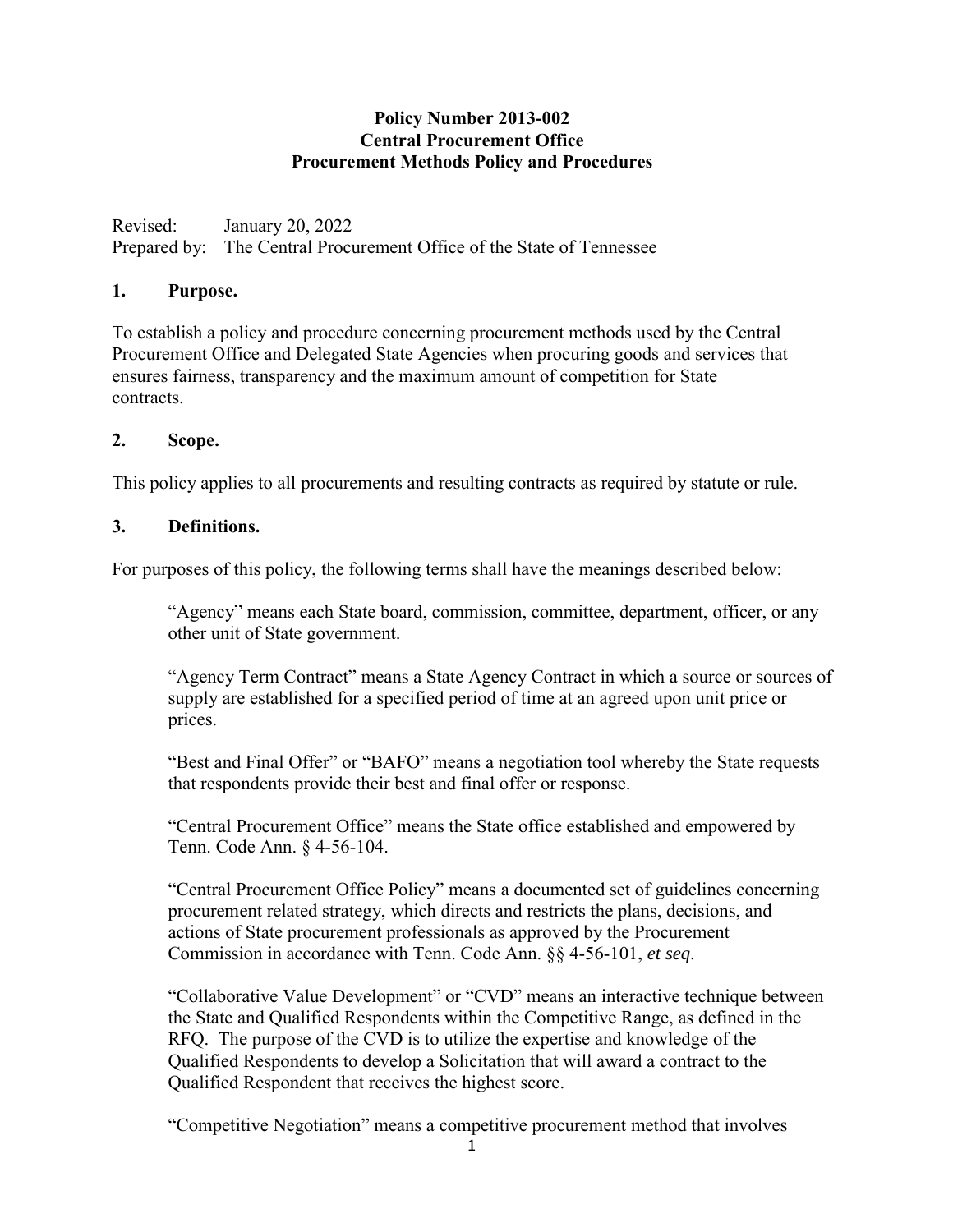direct contract negotiation with one or more respondents who have been pre-qualified or pre-selected by the Central Procurement Office through a competitive process.

"Competitive Negotiation Techniques" means those direct negotiation techniques used in connection with a competitive negotiation method of procurement.

"Competitive Range" means those proposals that have a reasonable chance for contract award based on criteria set forth in the written solicitation document. Only proposals within the Competitive Range shall be considered for additional discussions and negotiation.

"Contract" means any duly authorized and legally binding written agreement or purchase order for goods or services by and between the State of Tennessee and any person or any separate entity with the independent legal capacity to contract and sue and be sued.

"Contracting Party" means a person or legal entity with the independent legal capacity to contract or sue and be sued that has been awarded a contract through proper authority.

"Delegated Authority" means a written document, approved in accordance with Central Procurement Office Policy, that authorizes a State Agency to award a grant, make a loan consistent with a grant, or procure goods or services on behalf of the State.

"Delegated State Agency" means a State Agency that, in accordance with Central Procurement Office Policy, has authority to award a grant, make a loan consistent with a grant, or procure goods or services program(s) within specified limits and guidelines.

"Emergency Purchases" means a State Agency purchase made during an actual emergency arising from unforeseen causes without the issuance of a competitive solicitation.

"Immaterial Defect" means a defect in a response to a solicitation, which is of no substantial consequence, that is capable of correction through supplemental information or a clarifying response. A defect is immaterial when the effect on price, quantity, or delivery is negligible when contrasted with the total cost or scope of the goods or services being procured. Any defect, the correction of which gives a respondent a competitive advantage vis-à-vis other respondents or prejudicial to one or more respondents, shall not be deemed to be an immaterial defect.

"Person" means a natural person or legal entity with the legal capacity to enter into contracts or sue and be sued.

"Procurement" means buying, purchasing, renting, leasing, or otherwise acquiring any goods or services. It also includes all functions that pertain to the obtaining of any goods or services, including the description of requirements, selection and solicitation of sources, negotiation, preparation and award of a Contract, and all phases of Contract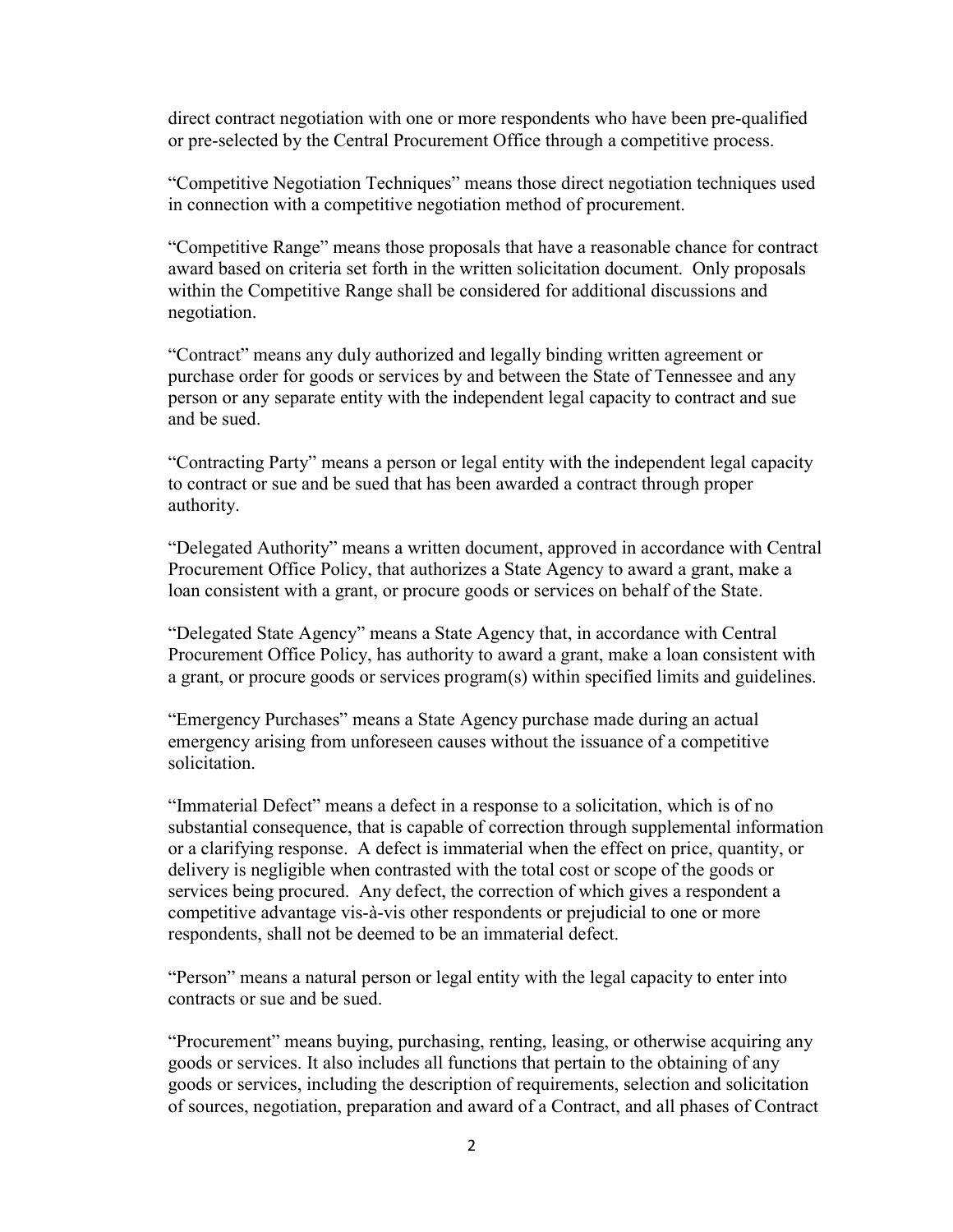administration.

"Proprietary Procurement" means a procurement of a service or a product that is manufactured and marketed by a person or persons having the exclusive right to provide the service or manufacture or sell the product.

"Purchase Order" means a document issued by the Central Procurement Office or a State Agency to a Contracting Party authorizing a purchase. Upon delivery to the Contracting Party, a "purchase order" becomes a binding Contract on both parties.

"Qualified Respondents" mean the Respondents that are selected to be within the Competitive Range.

"Respondent" means a natural person or legal entity with the capacity to contract or sue and be sued who has submitted a written response to a solicitation.

"Responsible" with respect to a respondent or a proposer means a person who has the capacity in all material respects to perform fully the Contract requirements, and the integrity and reliability that will assure good faith performance.

"Responsive" with respect to a respondent or a proposer means a person who has submitted a proposal, which conforms in all material respects, to the terms of the Solicitation.

"Reverse Auction" shall have the meaning set forth in Tenn. Code Ann. § 12-3-513.

"Rules" means the Comprehensive Rules and Regulations concerning the procurement of goods and services adopted by the Procurement Commission of the State of Tennessee.

"Solicitation" means a written document that facilitates the award of a contract to Contracting Parties for goods or services. Examples of solicitations include, but are not limited to, an Invitation to Bid, a Request for Information, a Request for Proposals, and a Request for Qualifications.

"Sole Source Procurement" means a procurement for which only one vendor possesses the unique and singularly available capability to meet requirement of the solicitation, such as technical qualifications, ability to deliver at a particular time, or services from a public utility or a situation where a particular supplier or person is identified as the only qualified source available to the requisitioning authority*.*

"Specification" means any description of the physical, functional, or performance characteristics, or of the nature of a supply, service, or construction item. "Specification" includes, as appropriate, requirements for inspecting, testing, or preparing a supply, service, or construction item for delivery.

"State" means the State of Tennessee and its Agencies, boards and commissions as the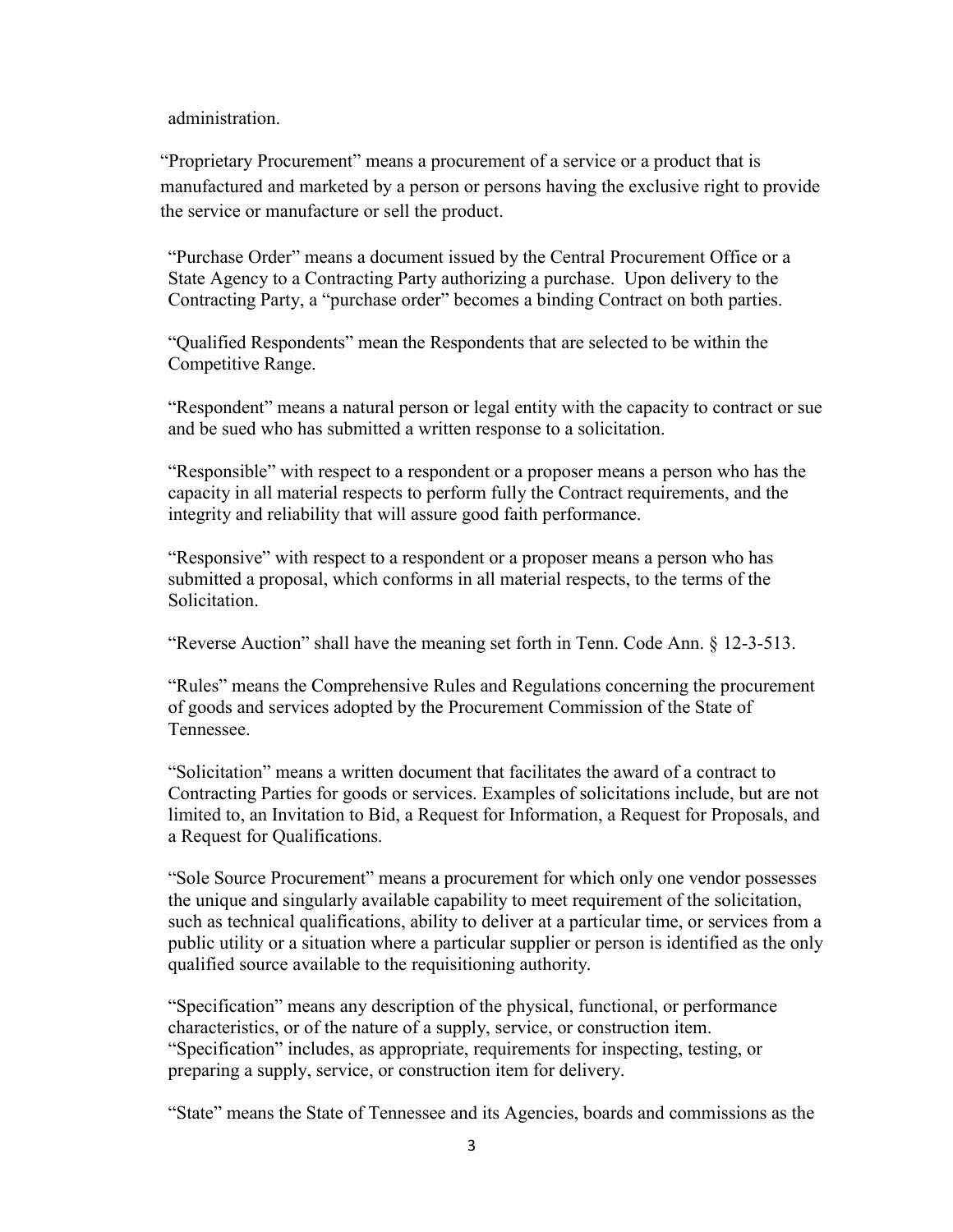context requires.

"State Agency" means the departments, agencies, and entities of the State of Tennessee.

"Statewide Contract" means a contract for goods or services established by the Chief Procurement Officer that all State Agencies must utilize and that may be used by local governments, higher education and not-for-profit entities.

"Target Pricing" means a negotiation tool whereby the State provides respondents with the price the State expects to pay for a good or service.

## **4. Procurements -Generally.**

All procurements shall utilize an approved procurement method in accordance with applicable statutes, the Rules or Central Procurement Office Policy. Allowable procurement methods and information gathering methods and techniques include, but are not limited to, the following:

- Informal Solicitations
- Invitation to Bid (ITB)
- Request for Proposals (RFP)
- Emergency Purchases
- Competitive Negotiation
- Sole Source
- Proprietary
- Reverse Auction
- Request for Information
- Request for Qualifications (RFQ)

# **5. Waiver of Immaterial Defects in a Response.**

The maximum amount of competition for State contracts is in the best interests of the State. Immaterial defects in a response should be waived, corrections or clarifications by respondents should be allowed after responses are reviewed, provided these defects are not of the type to give one respondent an unfair competitive advantage over other respondents. Procurement professionals should use restraint in deeming responses to be non-responsive on the basis of immaterial defects in a response that do not impugn competition, but that are capable of being responsive through correction or clarification.

# **6. Addenda, Amendments, and Clarifications to a Solicitation.**

Prior to public release, all solicitations and subsequent addenda, amendments, and clarifications to a solicitation require the approval of the Central Procurement Office and all other State entities that endorsed or approved the original solicitation. All solicitations, including any addenda, amendments, and clarifications to a solicitation, shall be approved based on the following:

• Application of the requirements of Central Procurement Office Policy and the Rules;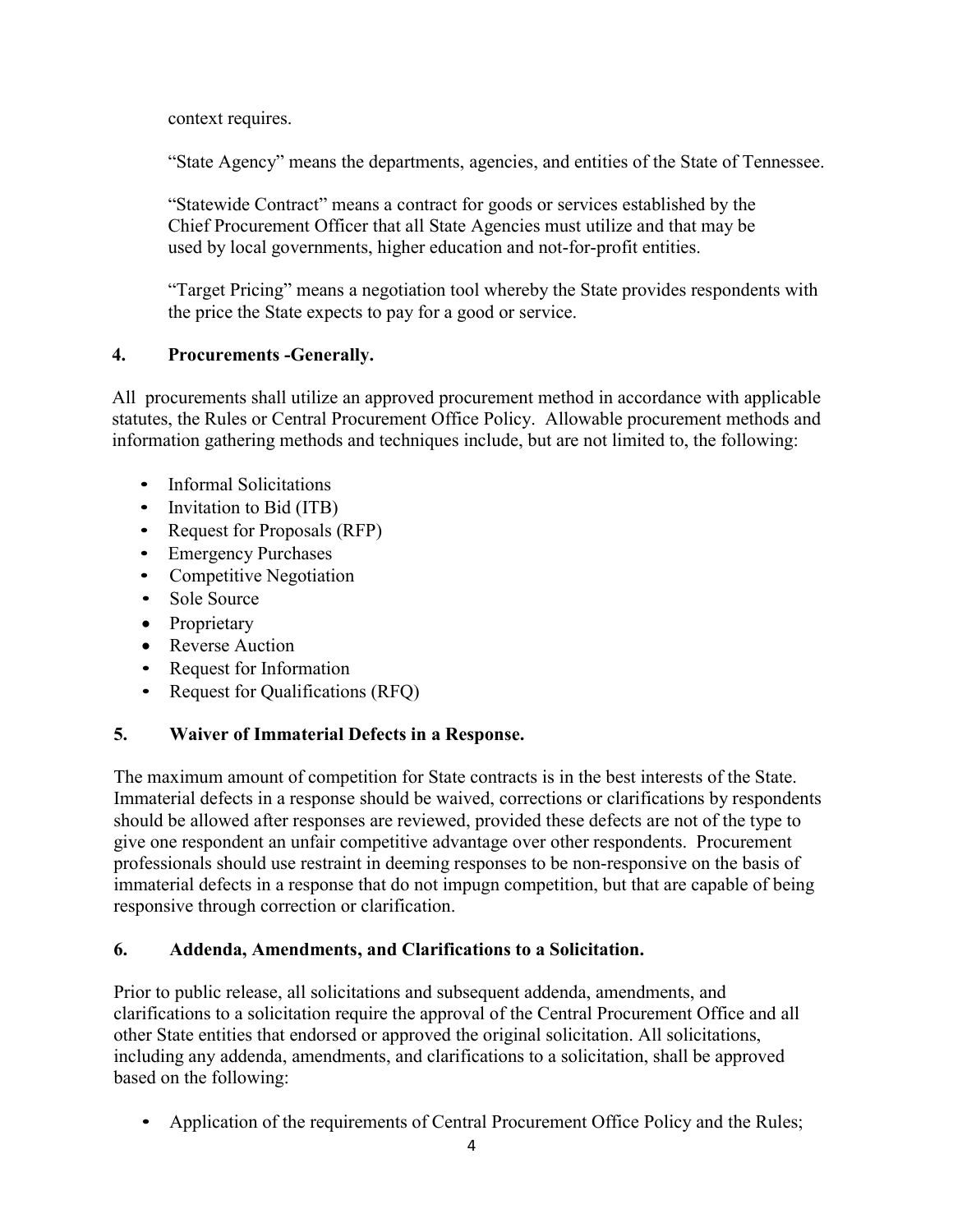- Adequacy of the scope of service description; and
- Adequacy of the solicitation's assurance of:
	- o Fairness to potential providers of commodities or services;
	- o Clear and open competition;
	- o Achievement of procurement objectives; and
	- o Protection of the State's best interests.

## **7. Pre-Proposal Conference.**

Central Procurement Office or procuring State Agency staff may conduct a Pre-Proposal conference after release of the solicitation, but before responses are submitted, if such is determined to be in the best interests of the State.

## **8. Oral Presentation.**

A solicitation may require oral presentations in a manner set forth in the solicitation. Oral presentations shall be conducted after the solicitation is released. Oral presentations should be scheduled and evaluated by the Central Procurement Office or procuring State Agency in accordance with the solicitation.

## **9. General Requirements of Solicitations and Response Evaluation**.

Each solicitation shall establish a time schedule for opening and evaluation of responses and inspection of the procurement file.

# 9.1. *Technical Response.*

The technical response evaluation should include, but is not limited to, consideration of the following factors:

- Quality of the goods or reliability of the services;
- Experience and qualifications (e.g., pending litigation, years in business, utilization of diverse business enterprises as sub-consultants, subcontractors, or suppliers to assist in providing goods or services, partnering with or mentoring of diverse business programs associated with the delivery of goods or services, and customer references, etc.);
- Technical approach;
- Financial ability to perform;
- Delivery terms (e.g., number of days for product to be shipped or for job to be started, etc.);
- Past vendor performance, financial resources, and ability to perform to specification requirements;
- The effect of the purchase on Agency productivity;
- Environmental options and resources (e.g., green, energy efficiency, earthconscious considerations , recycle options, remanufactured/refurbished products or equipment, packaging, certificates, permits, awards, successful and ongoing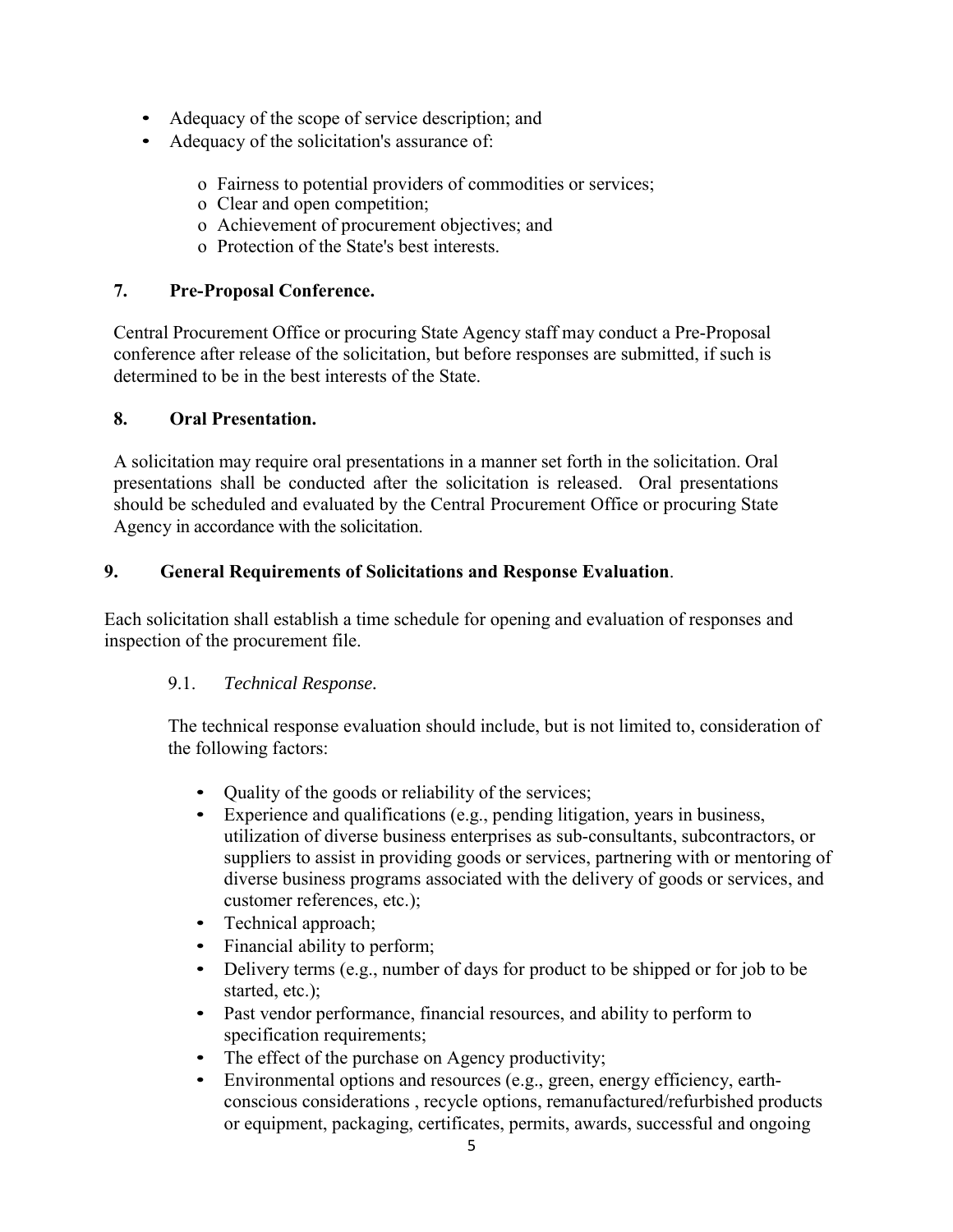programs, etc.); and

• Used products or equipment.

#### 9.2. *Cost Proposal*.

The cost proposal should include, but not be limited to, the following considerations:

- Acquisition costs;
- Costs of implementation;
- Delivery costs;
- Discounts or Rebates:
- Cost of any State employee training associated with the purchase;
- Implementation and start-up costs, including installation costs, life cycle costs, trade-in value and warranty options;
- Discounts;

Once the evaluation team has completed the evaluation of the technical portion of the response, the cost proposal (e.g., single award, line item, or group award) will be calculated using a formula set forth in the solicitation. The relative scoring and weight between the technical response and the cost proposal shall be set forth in the solicitation. The evaluation team shall combine the technical response scores with the cost proposal scores for each respondent to determine the response that has the highest evaluated score. Technical responses and cost proposals may be contemporaneously evaluated or tabulated so long as the evaluation panel for the technical responses is independent of the persons tabulating or otherwise analyzing the cost proposals. In no event should the persons serving on the evaluation panel for the technical responses be influenced by the cost proposals and all safe guards must be in place to maintain a proper segregation of duties and responsibilities.

#### **10. Rejection of Responses.**

The Chief Procurement Officer or Delegated State Agency, with the approval of the Chief Procurement Officer, shall have the absolute discretion to reject any and all responses. The Chief Procurement Officer or Delegated State Agency shall provide written notification to all respondents whose responses were rejected. If the evaluation team determines that a response is non-responsive, non-responsible, or rejects a response for any reason, the State should not complete the technical response evaluation or open the associated cost proposal. Minor clerical errors or immaterial defects will not automatically result in rejection of a response.

Any response that does not meet the requirements of the solicitation may be considered to be nonresponsive and the response may be rejected. Examples of non-responsiveness include, but are not limited to:

- The response is untimely;
- The response is incomplete;
- The response is inconsistent with the specifications as set forth in the solicitation; or
- The response restricts the rights of the State or otherwise qualifies the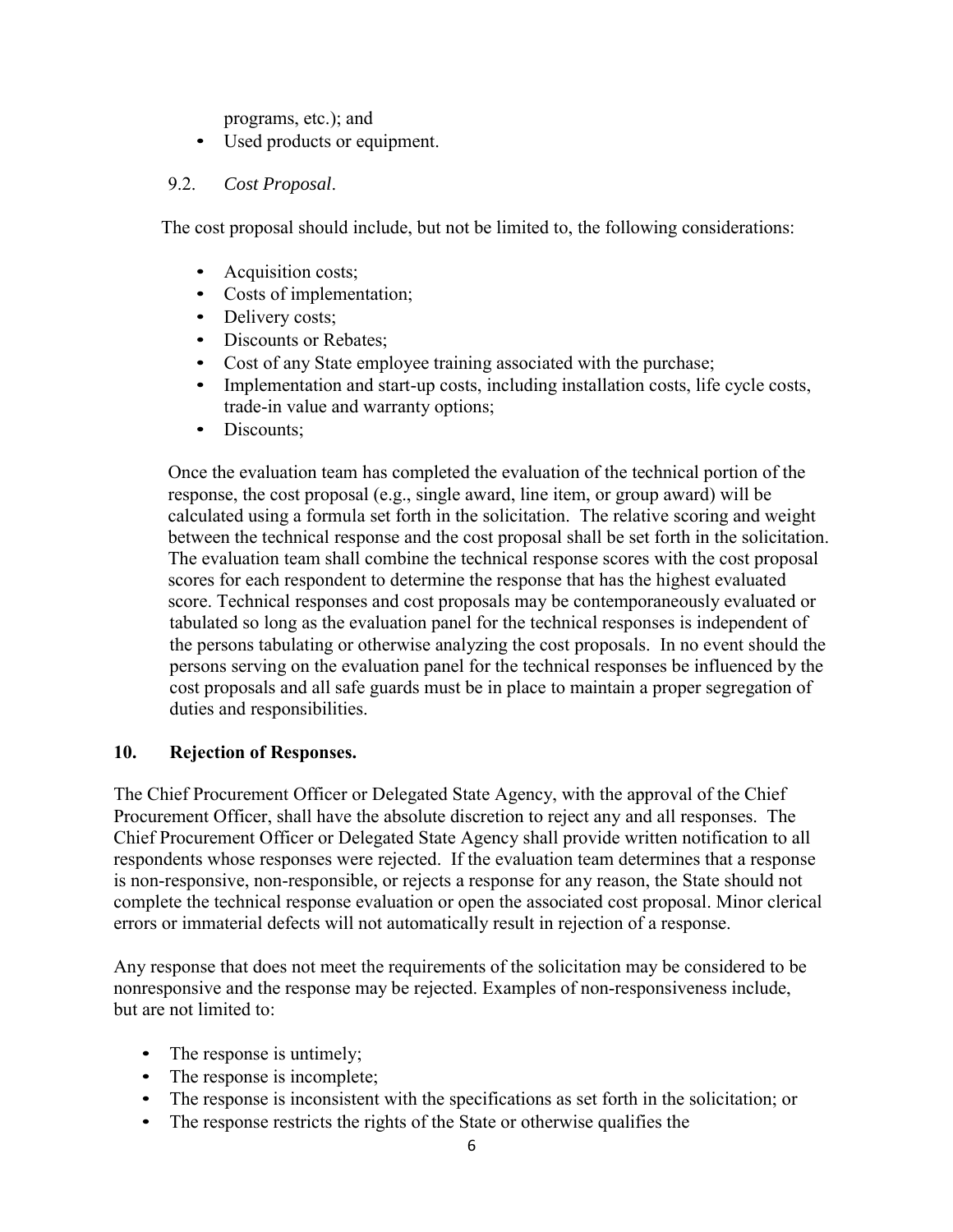respondent's proposal as set forth in his or her response.

All responses may be rejected by the Chief Procurement Officer or Delegated State Agency for the following reasons:

- Unreasonably high prices or failure of all responses to meet technical specifications as set forth in the solicitation;
- Error or defect in the solicitation:
- Cessation of need:
- Unavailability of funds;
- Lack of adequate competition;
- A determination by the State Agency, with the concurrence of the Chief Procurement Officer, that proceeding with the Procurement would be detrimental to the best interests of the State.

A rejection of all responses shall be documented and set forth the reasons for rejection of all responses. The Chief Procurement Officer shall report rejection of all responses to the Comptroller of the Treasury.

Selection or rejection of a response does not affect its status as a public record. Upon completion of the review and evaluation of responses submitted in response to a solicitation, evaluated responses and associated materials shall be open for review by the public in accordance with Tenn. Code Ann. § 10-7-504(a)(7).

The Chief Procurement Officer may reject any response, even a response that is ostensibly responsive, that contains prices for individual items or services that are inconsistent with the solicitation or unrealistic when compared to other prices in other responses to the same solicitation, provided that doing so is in the best interests of the State.

### **11. Verification of Ability to Perform.**

Responses may be deemed non-responsive for lack of apparent ability to perform the proposed contract after adequate assurance of performance is requested by the Central Procurement Office and the respondent is unable to provide the requested assurance. A respondent must, upon request of the State, furnish satisfactory evidence of the ability to furnish products or services in accordance with the terms, conditions, and specifications of the solicitation. Proposal bonds, performance bonds or other security may be required for any contract. All such requirements shall be set forth in the solicitation.

The procuring Agency may inspect the facilities of any respondent or require additional information regarding a respondent's ability to perform the proposed contract. A site visit may be conducted by an Agency where the commodity or service at issue may be impacted by site conditions.

### **12. Amendment or Withdrawal of Responses.**

A respondent may withdraw or amend a response prior to its opening. After response opening, and prior to award, a respondent may withdraw a response or a portion thereof only upon a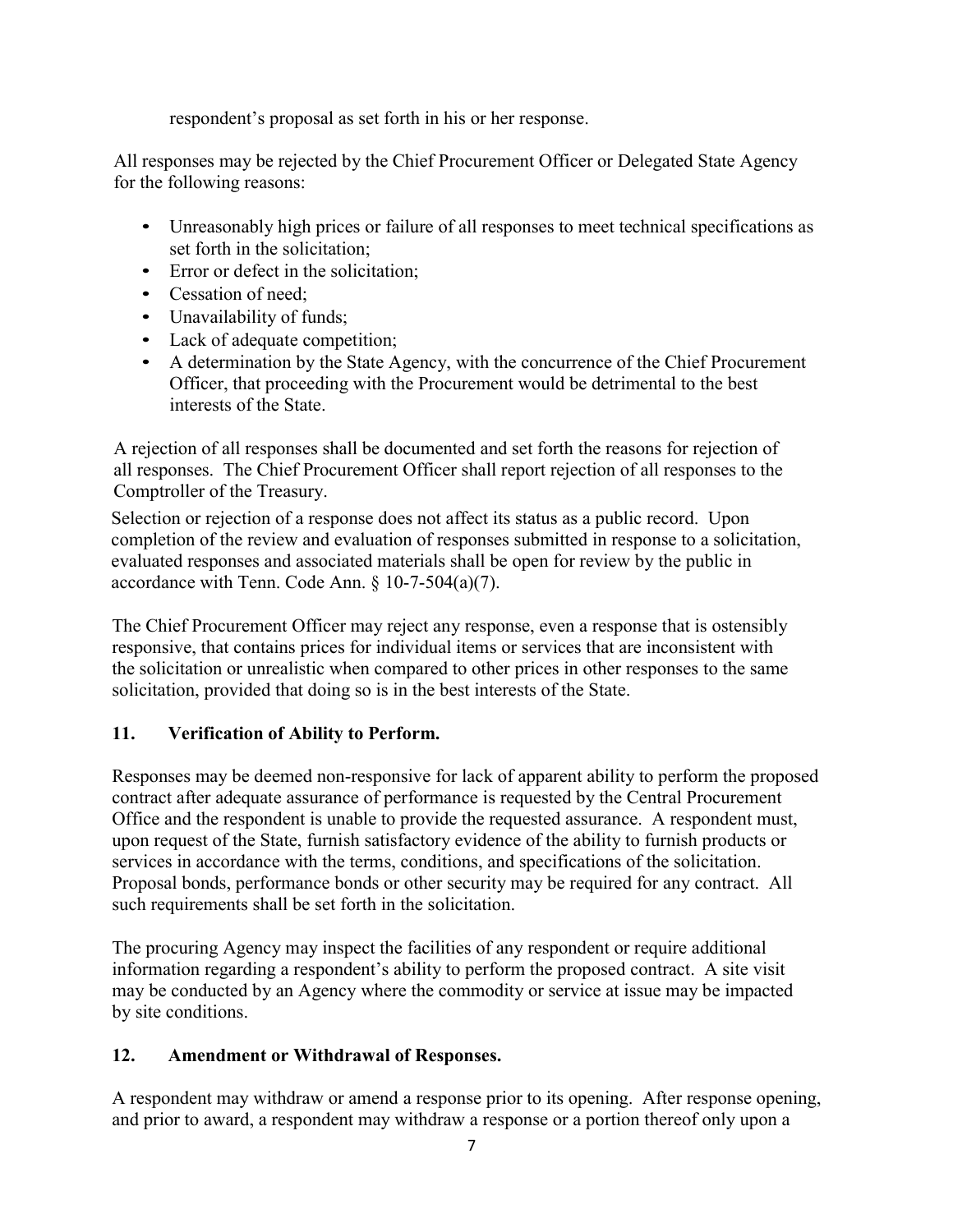written determination by the Chief Procurement Officer that there is an obvious response error supported by appropriate industry, market or vendor cost information and where enforcement of the response would impose an unconscionable hardship on the respondent.

## **13. Notice of Intent to Award.**

A Notice of Intent to Award shall be communicated in writing or by electronic transmission to all respondents. Each contract shall be awarded and let by the State with reasonable promptness to the apparent winning respondent, e.g., on the basis of highest evaluation score or lowest cost, whose response meets the requirements and criteria set forth in the solicitation. Where more than one item is specified in a solicitation, the State reserves the right to determine the winning respondent, or respondents in the case of a multiple award, either on the basis of each individual item, a group of items, or the total of all items, unless otherwise provided in the solicitation.

## **14. Contract Award.**

The Central Procurement Office or Delegated State Agency shall document the evaluation team members' names, scores, and evaluation results and recommend an award to the respondent who has received the highest evaluation score or in the case of an ITB, an award to the responsive and responsible respondent with the lowest cost response.

Notwithstanding the foregoing, there are situations where it is in the best interests of the State to award a contract to a respondent other than the respondent with the lowest cost proposal. In such event, the Chief Procurement Officer, or his or her designee, shall document the reasons for awarding a contract to a respondent other than one with the lowest cost proposal. Justifications for such an award include, but are not limited to:

- The highest evaluated response, taken as a whole, falls outside the competitive range;
- The respondent is not capable of meeting the solicitation requirements;
- The respondent is not able to perform under the terms of the contract as awarded, e.g., in terms of quality, quantity or timeliness of performance; or
- Based on the totality of the above and other considerations, award to another respondent is in the best interests of the State, provided this determination is supported by sufficient documentation that will become part of the procurement file.

After the evaluation team completes the award recommendation process and notifies the respondents of the official award recommendation, the procurement file shall be open and available for public inspection for at least seven (7) calendar days prior to the actual award of the contract. Protests shall be governed by Tenn. Code Ann. § 4-56-101, *et seq*., and the Rules of the Central Procurement Office.

# **15. Single Response to Solicitation.**

In the event that only one response is received by the Central Procurement Office or the procuring State Agency by the response deadline in response to a solicitation, the State may elect one of the following actions: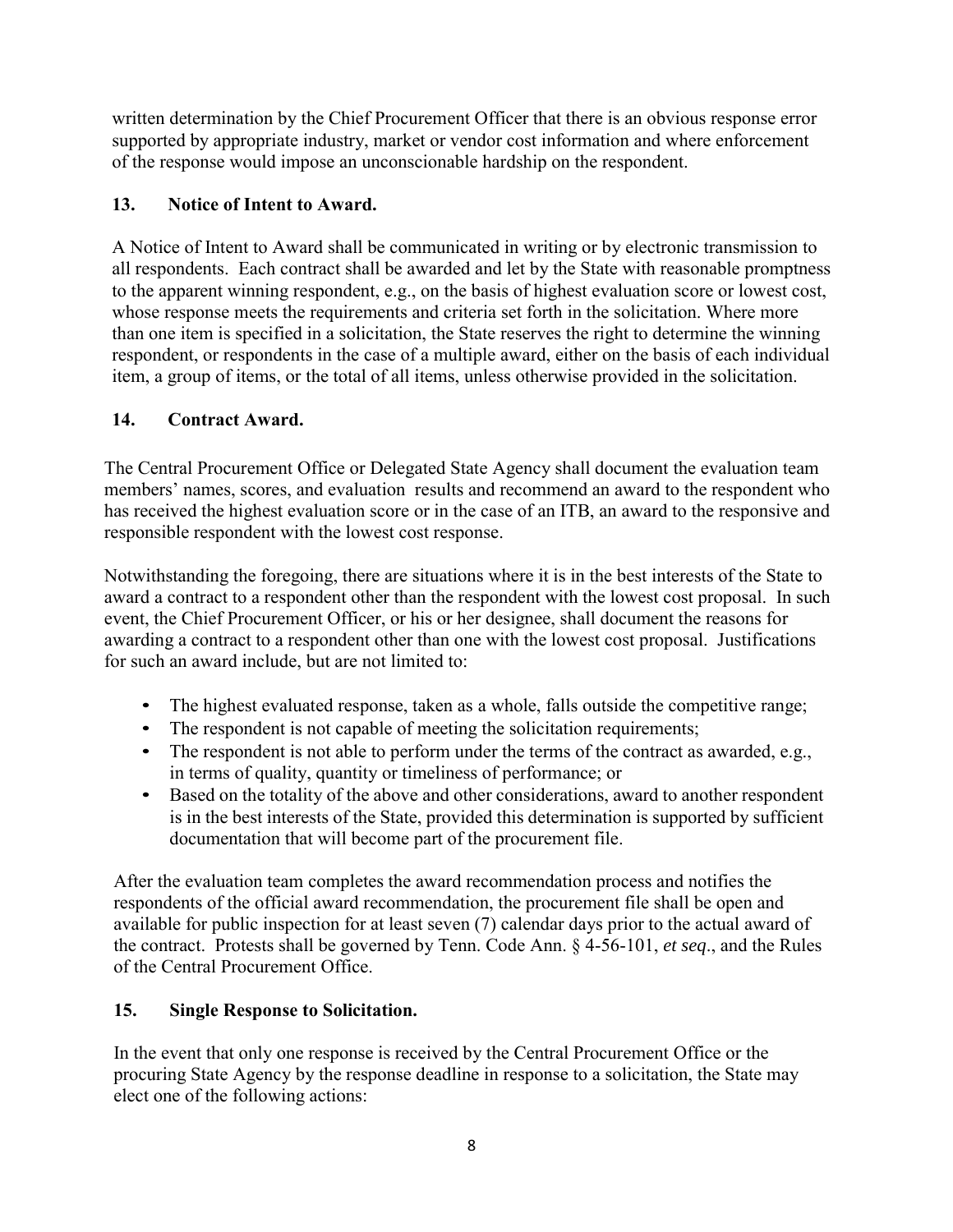- The procuring Agency head may request the Chief Procurement Officer to cancel the solicitation based upon insufficient competition;
- Open the technical response to determine whether it meets minimum requirements. If it does not meet minimum requirements, the procuring Agency head may request the Chief Procurement Officer to approve to cancel the solicitation;
- If the response meets minimum requirements, the procuring Agency may open the cost proposal and negotiate with the respondent; or
- The procuring Agency head may also request the Chief Procurement Officer to approve or cancel the solicitation if the cost is deemed excessive after attempts at negotiation.

## **16. Cancellation or Reissuance of Solicitation.**

Cancellation or reissuance of a solicitation requires a written notice of cancellation or reissuance from the Central Procurement Office for contracts procured by the Central Procurement Office or written notice of cancellation or reissuance from the procuring Agency if it is an Agency procured contract. Any notice of cancellation or reissuance of a solicitation by an Agency shall also be provided to the Central Procurement Office. All decisions to cancel or reissue a solicitation shall be documented and become part of the procurement file.

## **17. Tie Responses.**

A tie will exist where two or more respondents offer goods or services that meet all specifications and terms and conditions at identical prices, including cash discount offered for prompt payment. A tie will be broken by considering the following factors, in descending order:

- First preference shall be given to a "Tennessee Respondent." Pursuant to Tenn. Code Ann.  $\S$  12-3-1113(c)(2), a "Tennessee Respondent" means a business that is:
	- o Incorporated in this State;
	- o Has its principal place of business in this State; or
	- o Has an established physical presence in this State.
- Second preference shall be given to certified diversity business enterprises ("DBE") respondents.
- Third preference shall be given to the respondent who was the low cost respondent on other items being procured for the same solicitation.
- Fourth preference shall be given to the respondent who offers the best delivery.
- Fifth preference shall be given to further negotiations to break the tie.
- If a tie remains, it shall be broken by lot or coin toss.

### **18. Protests.**

Protests shall be governed by Tenn. Code Ann. § 4-56-101, *et seq*., Central Procurement Policy, and the Rules.

### **19. Procurement and Information Gathering Methods and Techniques.**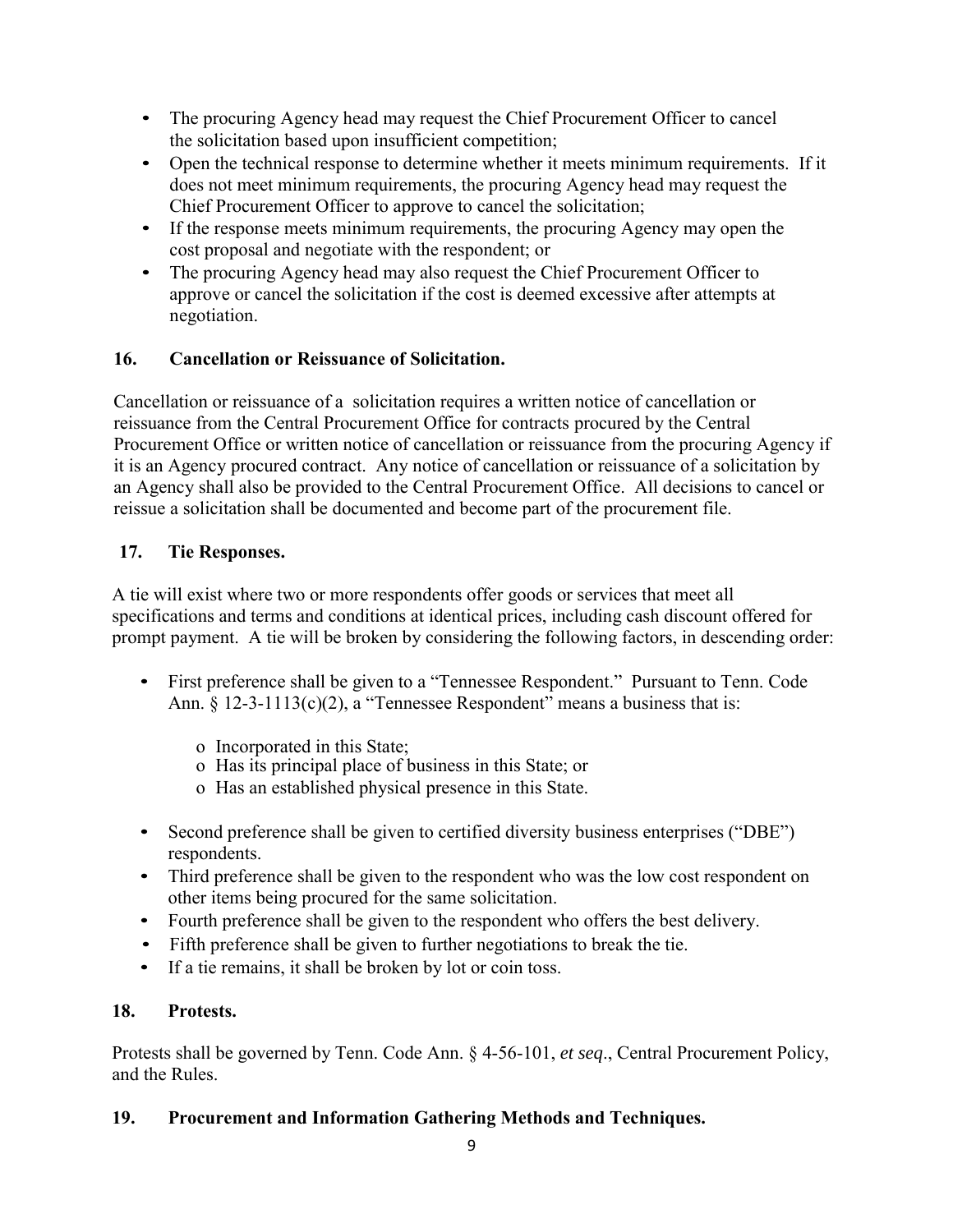#### 19.1. *Informal Solicitations.*

Informal solicitations may be used for one time purchases or for contracts with a total value not to exceed fifty thousand dollars (\$50,000.00) or such amount approved by the Procurement Commission. Three quotes should be obtained, when practicable. The person soliciting quotes shall document the quotes received in accordance with Central Procurement Office Policy, which shall become part of the procurement file. Purchase orders or contracts may not be artificially divided by a Delegated State Agency in order to make the purchase amount fall below limitations established in Central Procurement Office Policy or the Rules.

#### 19.2. *Invitation to Bid ("ITB").*

An ITB is a request, verbal or written, which is made to prospective suppliers of commodities or providers of services requesting the submission of a response for the purpose of awarding a contract or transmitting a purchase order. An ITB is generally an objective determination where the award is made to the responsive and responsible respondent who meets the minimum specifications and requirements at the lowest cost.

All ITBs shall require, at a minimum, that respondents:

- Provide a valid mailing or email address;
- Sign the response prior to opening;
- Provide a net price for the unit specified for each item;
- Initial in ink any corrections of a line item unit price made by the respondent;
- Provide the number of calendar days required for delivery after receipt of order; and
- State the length of time in which a proposed pricing is valid (failure to do so will result in pricing being valid for sixty (60) days).

Alternate items may be proposed in a response if allowed by the terms of the solicitation and if the alternate item or items meet the specifications in terms of quality, form and function. The procuring Agency may specify whether alternate items are allowed.

### 19.3. *Request for Proposals ("RFP").*

A RFP is a formal invitation to potential respondents to submit a proposal to provide a good or service to a State or one or more of its Agencies. Additionally, a RFP is a Procurement process whereby the State has the ability to judge if a respondent's qualifications, experience, and approach will result in an award of a contract to a respondent on terms and conditions in the best interests of the State.

Terms and conditions for a RFP are derived from the *pro forma* Contract (located on the Central Procurement Office website) developed during the RFP creation and attached to the solicitation. A RFP shall set forth specific provisions in accordance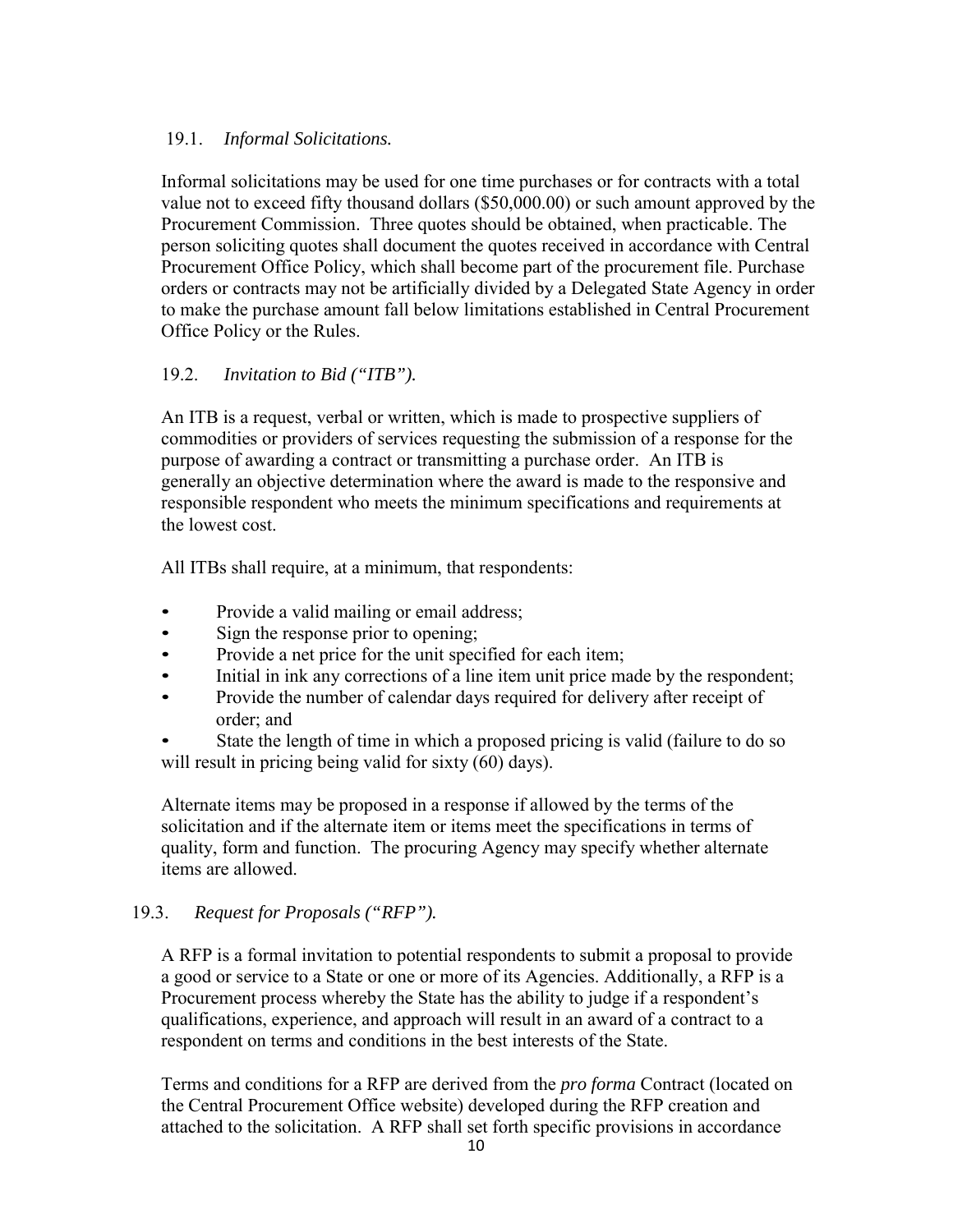with Central Procurement Office Policy and include and meet the following:

- The description of the technical requirements for the goods or services to be procured by RFP shall provide sufficient detail to minimize the likelihood of respondent confusion;
- The technical requirements and scope in the RFP shall not contain features that unduly restrict competition;
- The RFP shall contain directions regarding the submittal of responses;
- State requirements and restrictions regarding the RFP should be detailed in the RFP;
- A description of the evaluation factors to be considered in evaluating the responses should be detailed in the RFP. Evaluation factors should include, by way of example only, respondent qualifications, experience, technical approach, and cost; A declaration of whether the contract award is subject to successful contract negotiation should be detailed in the RFP; and
- The RFP shall contain a schedule of events that specifies RFP deadlines. Respondents shall be given a reasonable time, as determined by the Chief Procurement Officer, to consider the required scope and the response evaluation factors before responses are submitted. The schedule of events may contain the deadlines for events, which includes by way of example only:
	- o RFP Issuance Date;
	- o Disability Accommodation Request;
	- o Pre-Proposal Conference;
	- o Notice of Intent to Propose;
	- o Respondent Written "Questions and Comments" Submission;
	- o State Response to Written "Questions and Comments";
	- o Oral Presentation;
	- o Site Visit;
	- o Performance Bond Submission;
	- o Response Submission;
	- o State Completion of Technical Response Evaluations;
	- o State Opening and Scoring of Cost Proposals;
	- o State Evaluation Notice Released and RFP Files Opened for Public Inspection; and
	- o Contract Signing.

The Central Procurement Office or Delegated State Agency shall carefully consider all persons involved with the development, formulation, drafting, or review of a RFP and safeguard against any perceived or actual conflicts of interest.

The Central Procurement Office or Delegated State Agency shall approve all RFPs and any addenda, amendments, and clarifications to RFPs before their public release. All RFPs that would result in contracts requiring the Comptroller's approval shall also require the approval of the Office of the Comptroller of the Treasury before their public release. Further, any addenda, amendments, and clarifications to RFPs that would result in contracts requiring the Comptroller's approval shall be filed by the procuring Agency with the Comptroller of the Treasury contemporaneously with their public release.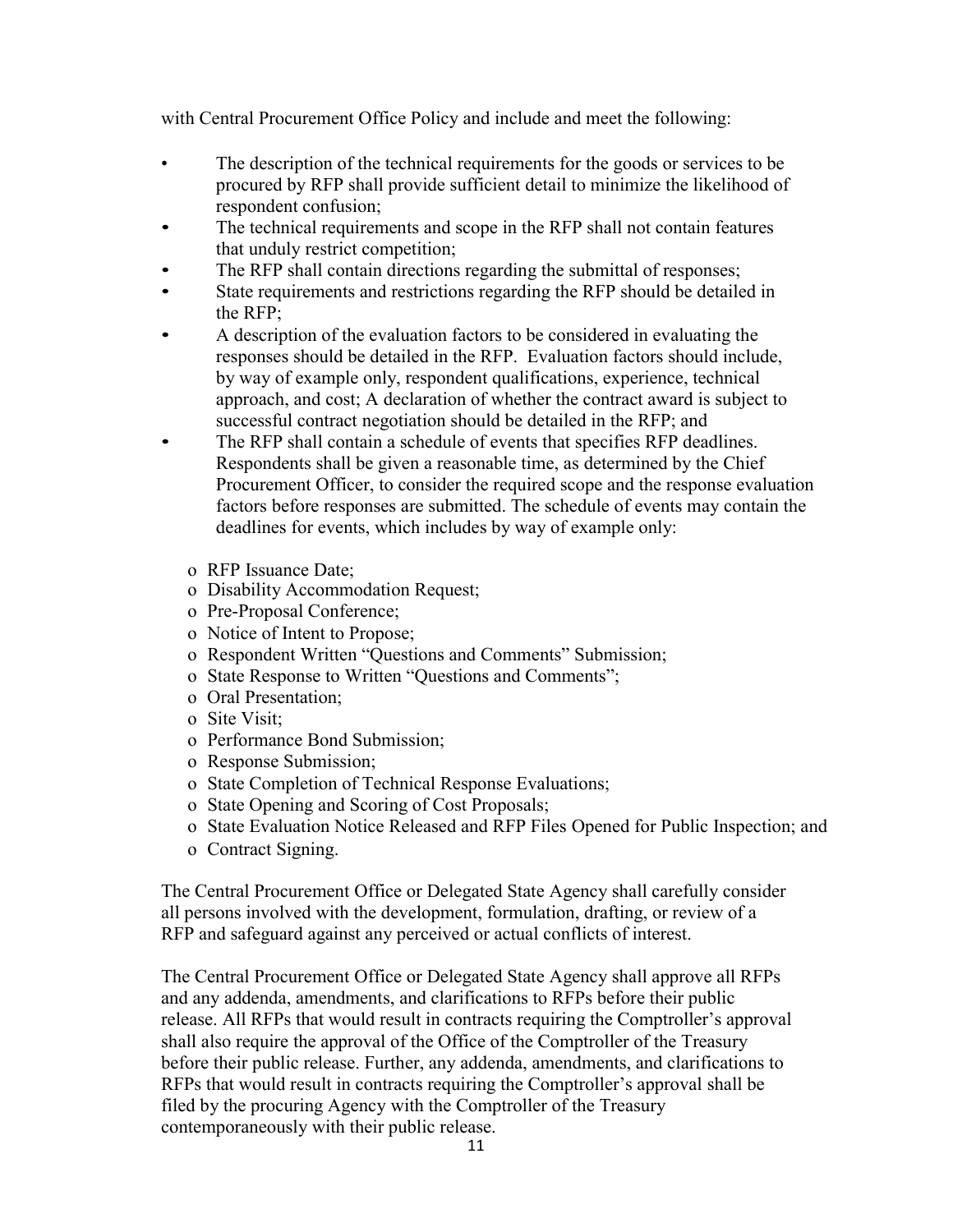A RFP or its revisions shall be approved based on the following:

• Application of the requirements of the Rules and Central Procurement Office Policy;

- Adequacy of the scope description; and
- Adequacy of the RFP's assurance of:
- o Fairness to respondents;
- o Clear and open competition;
- o Achievement of procurement objectives; and
- o Protection of the State's interests.

Upon approval, the Central Procurement Office or Delegated State Agency shall send the RFP or a written or electronic notice that the specific RFP has been released to a documented list of potential providers.

#### 19.3.1. *Evaluation of Responses.*

To foster the integrity of the RFP evaluation process, each respondent shall be required to submit the Cost Proposal component of the response in a sealed and labeled envelope separate from the technical response component. The cost proposal shall be evaluated separately from the technical response:

- The technical response and the cost proposal may be opened and evaluated simultaneously provided safeguards are in place to avoid the panel evaluating the technical proposal being influenced by the cost proposal;
- The scores of both technical response and the cost proposal may be combined to arrive at a total evaluation score.
- Any response that fails to adequately separate the cost proposal components from the technical response components may be considered non-responsive and rejected by the Chief Procurement Officer in his or her sole discretion.
- Response evaluations shall be impartial and ensure that all material requirements of the RFP have been met.
- Responses shall be evaluated in a manner consistent with the Rules and Central Procurement Office Policy.
- Prior to reviewing responses, each Response Evaluation Team member shall review a list of persons making responses and determine if the member has a conflict of interest with serving on the Response Evaluation Team. Each member shall sign a conflict of interest statement as required by Central Procurement Policy. The conflict of interest statement shall be retained in the Procurement file.
- Responses shall be evaluated based on criteria set forth in the solicitation and on the basis of factors pertinent to the goods or services being procured.
- The Central Procurement Office or Delegated State Agency shall award a contract to the respondent whose response receives the highest evaluation score based on the respondent's technical response and cost proposal.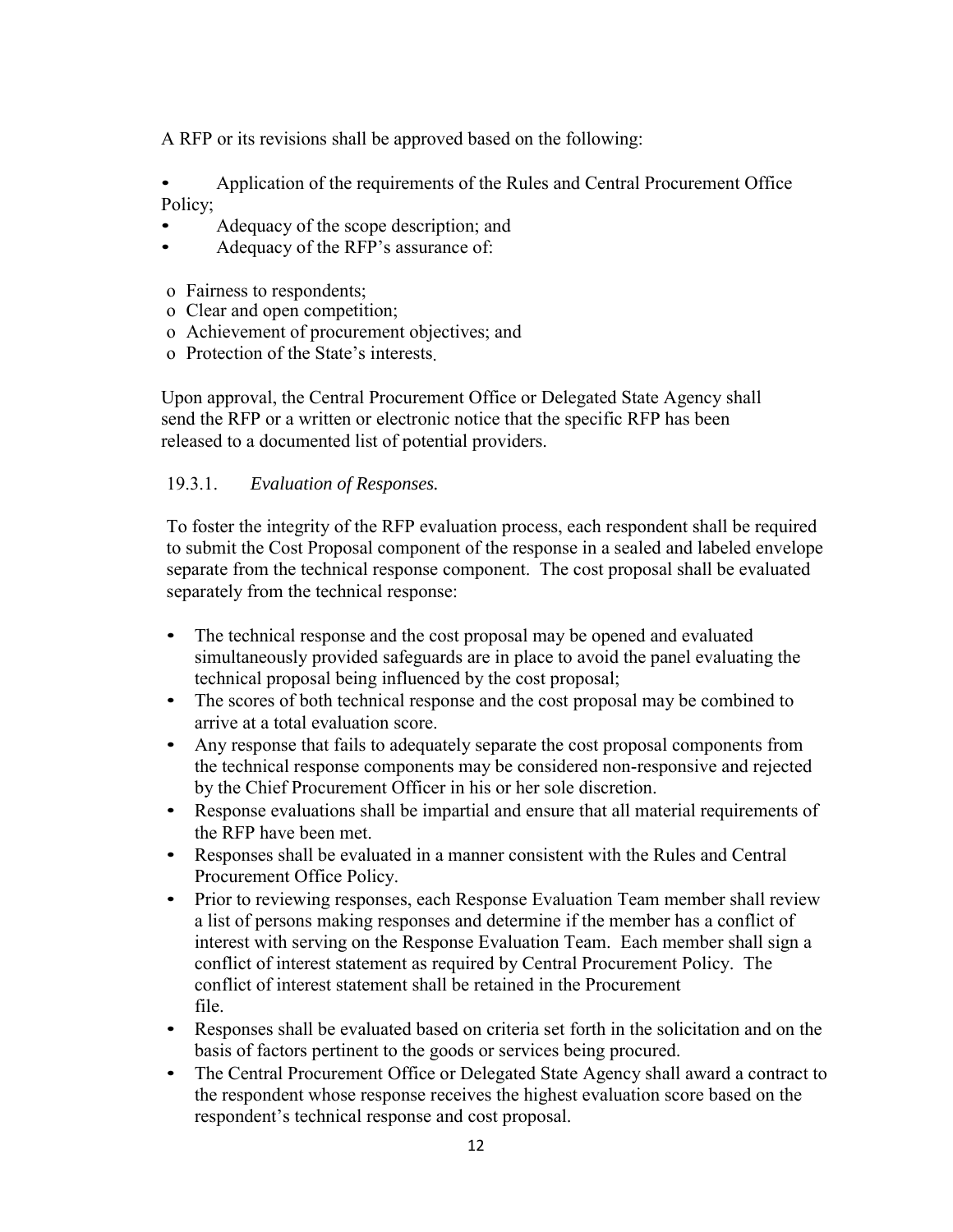• Contract awards to a respondent other than the respondent receiving the highest evaluated score shall require the written approval of the Chief Procurement Officer. Justification for the contract award shall be documented in the procurement file.

#### 19.4. *Emergency Purchases.*

"Emergency Purchases" are State Agency purchases made during an actual emergency arising from unforeseen causes without the issuance of a competitive solicitation.

The Central Procurement Office or Delegated State Agency may make purchases of goods or services in the open market to meet emergencies arising from an unforeseen cause.

Emergency purchases shall be made by contract in accordance with Central Procurement Office Policy and the Rules and utilize competitive procurement methods or negotiations whenever practicable. The procuring Agency shall maintain a procurement file that addresses the following:

- The circumstances leading to an emergency purchase;
- Procurement-related actions taken in response to the emergency, including procurement methods used; and
- A complete list of goods or services procured, including prices paid and total purchase amount.

#### 19.4.1. *Conditions of Use for Emergency Purchase.*

Typical circumstances that warrant the use of an Emergency Purchase method include, by way of example only, natural disasters, e.g., tornadoes and floods, fire and oil or other hazardous material spill, mechanical failures, system outages, or unforeseen police action. An "emergency" does not require the declaration of a State of Emergency. Poor planning or the expiration of funds does not constitute an emergency. While these circumstances may require immediate action or may justify use of Non-Competitive Procurement methods, these circumstances do not warrant use of an Emergency Purchase method.

#### 19.4.2. *Emergency Purchase Approval Process and Written Documentation.*

The Chief Procurement Officer may delegate Emergency Purchase authority to a State Agency to address emergencies arising from any unforeseen cause, including, but not limited to, delays by contractors, delays in transportation, unanticipated work volume, system or mechanical failures acts of God, or unforeseen police action. Delegated State Agencies may procure goods or services through the Emergency Purchase method in accordance with applicable rules, policies, and procedures. State Agencies should make Emergency Purchases through the Edison system and submit in writing to the Central Procurement Office the following information upon request by the Central Procurement Office:

• The circumstances leading to the Emergency Purchase;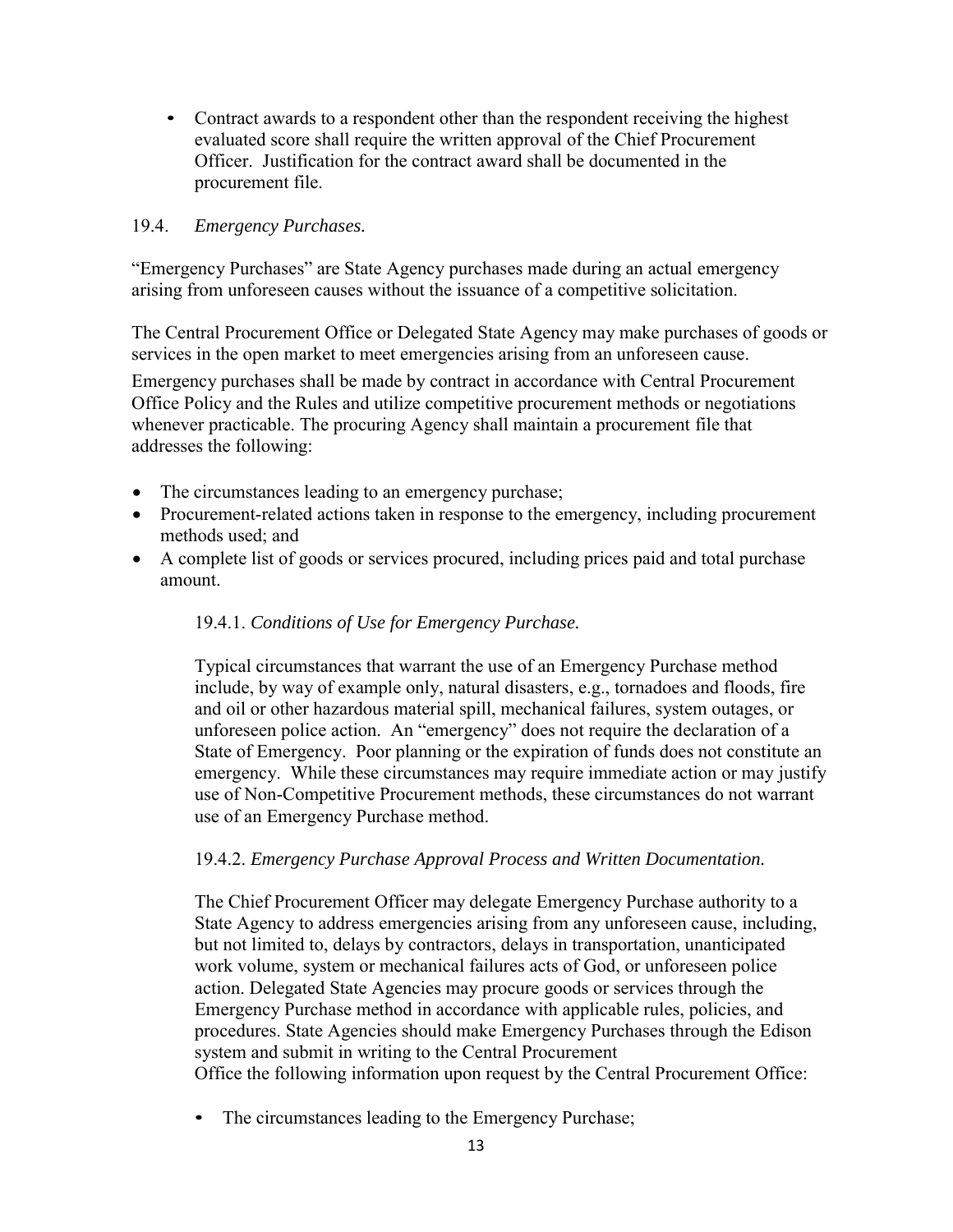- The procurement-related actions taken in response to the emergency, including procurement methods used;
- A complete list of goods or services procured, including prices paid and total purchase amount; and
- As applicable, additional purchases expected, including expected price and total purchase amount, as of the time of the report.

#### 19.5. *Competitive Negotiation.*

A competitive negotiation is a procurement method that involves direct discussions between the State and respondents who have been pre-qualified through a prequalification method and found to be responsive and responsible. The purpose of a competitive negotiation is to facilitate discussion between the State and the best evaluated respondent or respondents to ensure award of a contract or contracts on terms on conditions in the best interests of the State.

Competitive negotiation techniques may be used in conjunction with any procurement method. All negotiations shall be conducted by the Chief Procurement Officer, his or her appointed lead negotiator, or an appointed negotiation team. The State may elect to negotiate by requesting revised cost proposals from one or more responsive and responsible respondents. The State, however, reserves the right to award a contract on the basis of initial responses received. Accordingly, each response should contain the respondent's best terms from a price and technical standpoint.

The State reserves the right to conduct multiple negotiation rounds or limit negotiations to only respondents in the competitive range or to only the highest evaluated respondent. If the State exercises its right to enter into negotiations, it may identify areas of one or more proposals that may require further clarification or areas in which it is apparent that there may have been miscommunications or misunderstandings as to the State's specifications or requirements. The State may seek to clarify those identified issues during negotiations.

All responsive and responsible respondents the State has identified for further cost negotiation will receive equivalent information. All cost negotiations will be documented for the procurement file. Additionally, the State may conduct Target Pricing and other price or service level negotiations. Target Pricing may be based on considerations such as current pricing, market considerations, benchmarks, budget availability, or other methods that do not reveal individual respondent pricing. During Target Price negotiations, respondents are not obligated to meet or beat target prices, but respondents will not be allowed to increase prices they propose. All communications, clarifications and negotiations shall be conducted in a manner that supports fairness in proposal improvement. Note that each clarification sought by the State may be unique to an individual respondent.

The Central Procurement Office staff shall maintain, at a minimum, the following documentation for a competitive negotiation:

• A log of the date and time of each meeting with a respondent, including the identity of the respondent and its representative;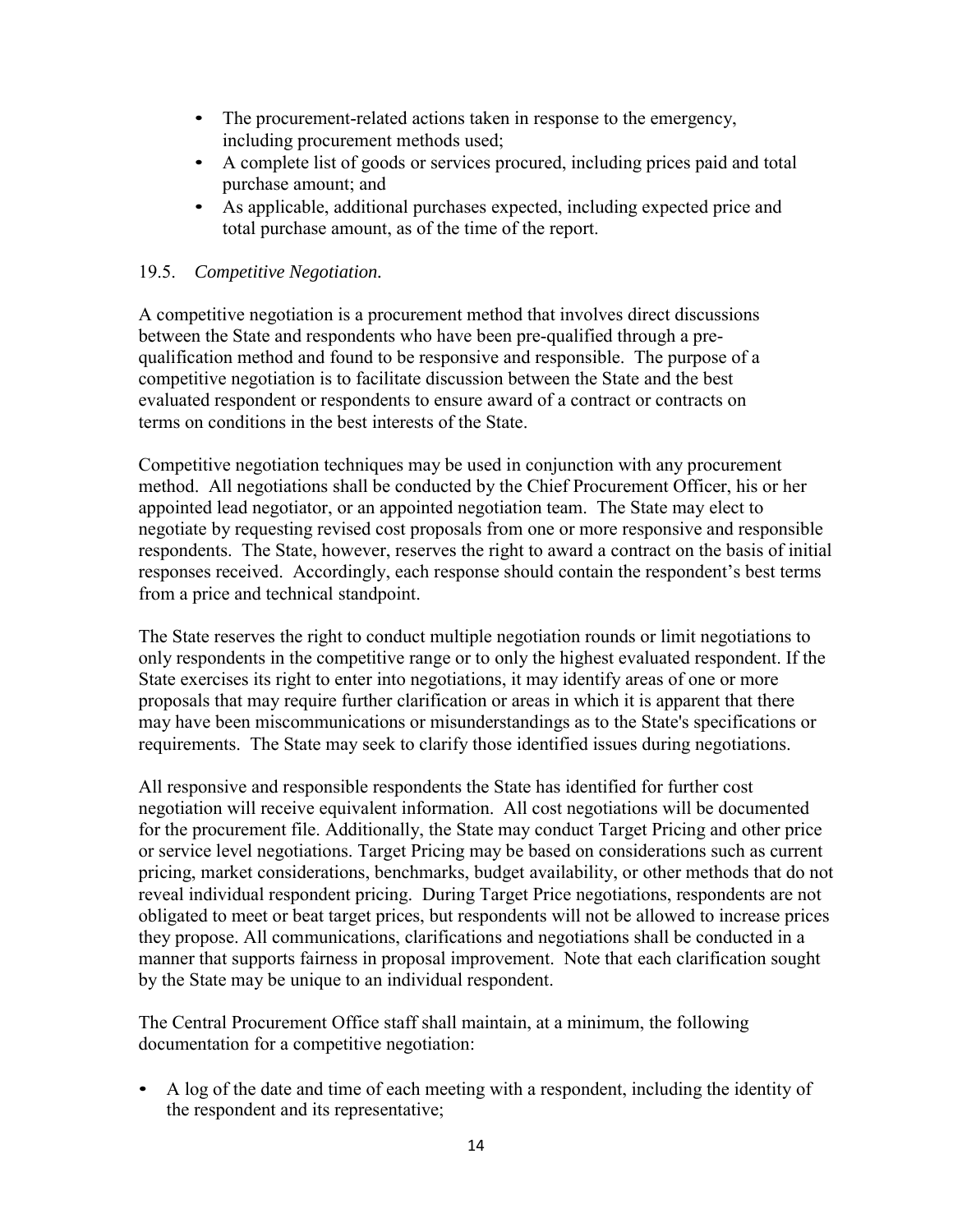- A description of the nature or reason for all material communications with each respondent; and
- A copy of all written and electronic communications between the Central Procurement Office or State Agency and each respondent.

### 19.6. *Sole Source Procurements.*

Sole source procurements may be made when an item or service possesses specific characteristics that can only be filled by a single source or where exclusive rights exist. Sole source procurements shall require the State Agency to provide advance justification to the Central Procurement Office in accordance with Central Procurement Office Policy. All sole source procurements, regardless of the dollar amount, require the Chief Procurement Officer's prior approval. Reporting of sole source procurements shall be provided to the Comptroller of the Treasury in such form and time period as prescribed in Central Procurement Policy. The Chief Procurement Officer in approving the use of a sole source method of procurement shall consider and adequately document in the procurement file the following:

- Whether the vendor possesses exclusive or predominant capabilities or the item or service contains features providing a superior utility not obtainable from similar vendors;
- Whether the product or service is unique and available from only one source;
- Whether the program requirements can be modified so that competitively procured goods or services may be used;
- Whether items must be interchangeable or compatible with in-place items;
- Whether or not it is in the State's best interests to conduct a pilot program for a defined period of time; or
- Whether the economics, technical aspects, or other facts and circumstances of the procurement in question make the use of a sole source procurement method a more prudent choice than a competitive procurement method.

Sole source procurements shall also be conducted in accordance with the Central Procurement Office's *Non-competitive Procurement Policy and Procedures*.

#### 19.7. *Proprietary.*

A Proprietary procurement is a procurement of goods or services manufactured and marketed by a person or persons having the exclusive right to sell the goods or provide the services. Proprietary procurements are distinguishable from sole source procurements due to the potential for limited competition among the resellers of the goods or services. All proprietary procurements, regardless of the dollar amount, require the Chief Procurement Officer's prior approval. Reporting of proprietary procurements shall be provided to the Comptroller of the Treasury in such form and time period as prescribed in Central Procurement Policy.

Proprietary procurements shall also be conducted in accordance with the Central Procurement Office's *Non-competitive Procurement Policy and Procedures*.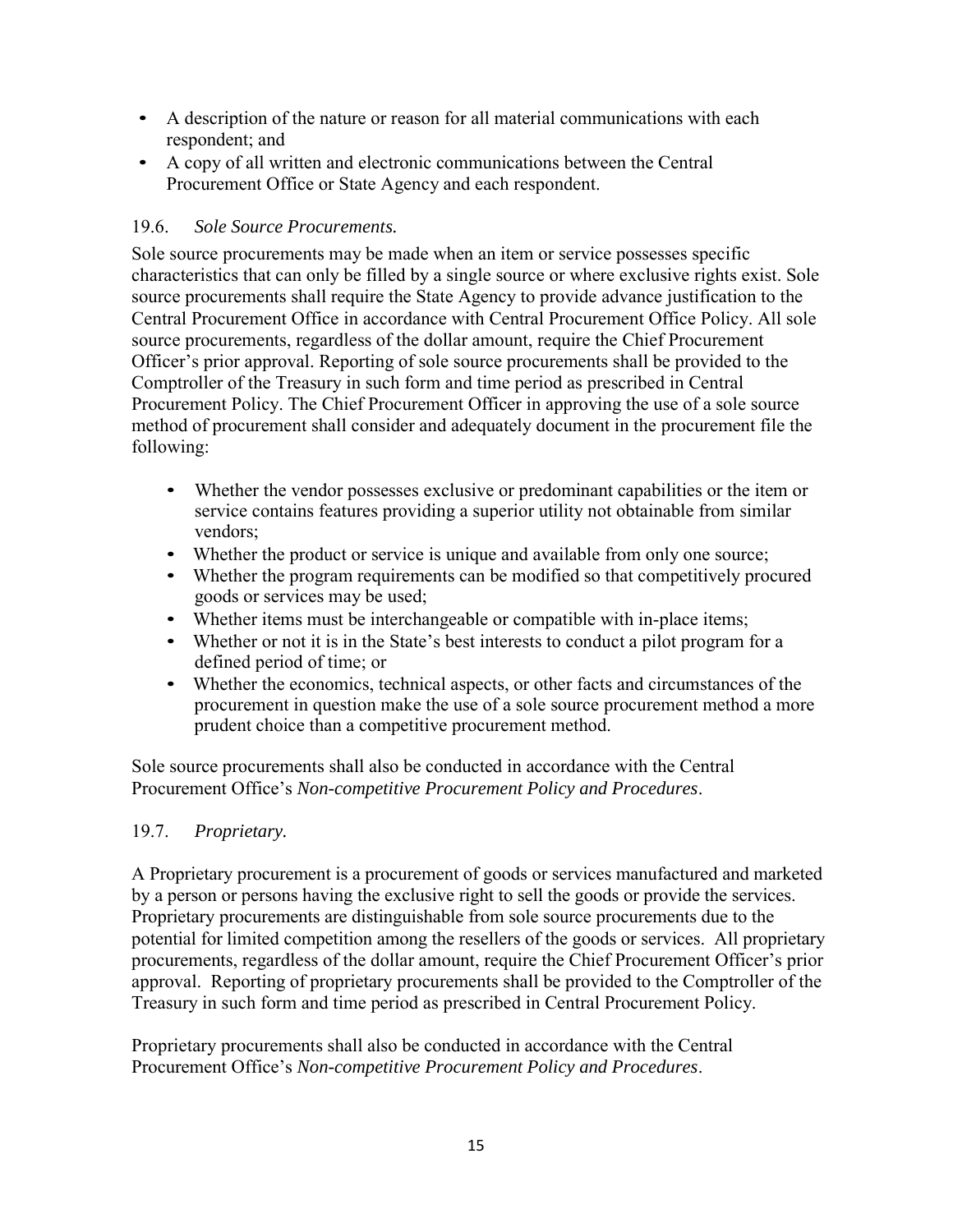#### 19.8. *Reverse Auction.*

A Reverse Auction is a competitive process that allows respondents to bid on specified goods or services electronically and adjust cost proposals during a specified time period. An award shall be made to the respondent determined to be the lowest responsible and responsive respondent at the close of the specified response period.

#### 19.9. *Request for Information ("RFI").*

A "Request for Information" or "RFI" is a solicitation sent to a broad base of potential suppliers for the purpose of developing strategy, building a database, or preparing for a Request for Proposals or a Request for Qualifications. A RFI enables an equitable and simultaneous comparison of vendors. Agencies may use this tool to gather information about the availability of goods or services. A RFI is created through the Edison system and should be utilized when:

- An Agency has a procurement need, but requires more information to fully understand the industry;
- The Agency desires to identify vendors who are available to supply the needed good or service; or
	- When the Central Procurement Office or procuring State Agency determines that a RFP process will benefit from a RFI.

#### 19.10. *Request for Qualifications ("RFQ").*

A "Request for Qualifications" or "RFQ" may only be utilized by the Central Procurement Office. A RFQ is a written solicitation, requiring written responses from potential respondents, containing a list of qualifications that must be met before a respondent may respond to a Request for Proposals or, through an approved Rule Exception Request, another approved procurement method such as a Competitive Negotiation. A RFQ, through an approved Rule Exception Request, may also be used to select professional services providers based on recognized competence and integrity in accordance with Tenn. Code Ann. §§ 12-3-103 and 12-4-107. In such instances, cost shall not be considered in evaluating respondents. A RFQ may be used to gather information from potential respondents regarding qualifications of providers of goods and services within the market place.

### 19.11. *Collaborative Value Development ("CVD").*

"Collaborative Value Development" is an additional event in the procurement process after the issuance of a RFQ, between the State and Qualified Respondents within the Competitive Range, prior to issuing a Solicitation for contract award.

CVD is an opportunity for Qualified Respondents and the State to hold one or more